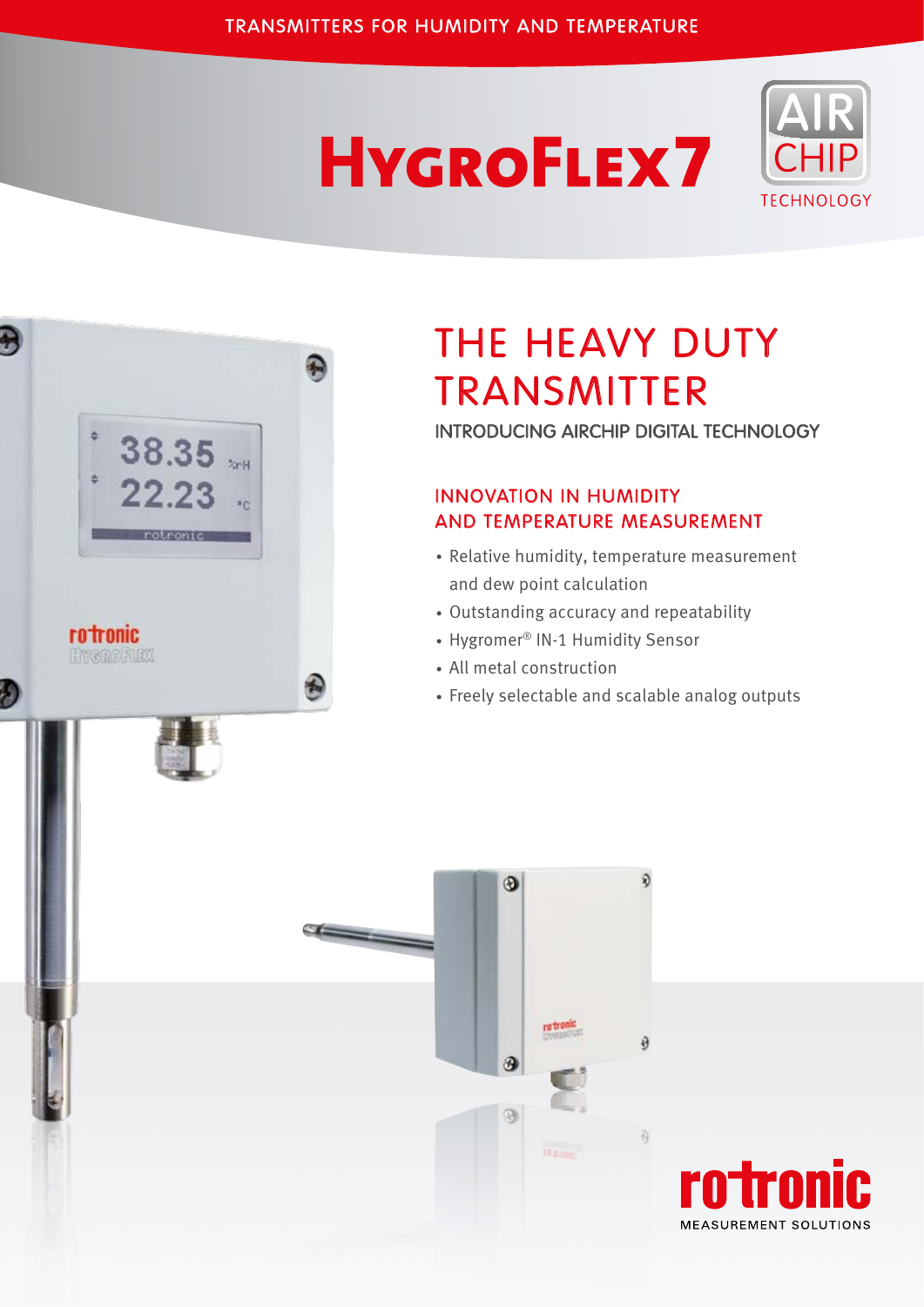# SPECIFY THE BEST: HYGROFLEX7 ADVANTAGES AT A GLANCE.

**The new HygroFlex7-series are equipped with sturdy metal housings and stainless steel probes for harsh industrial conditions. Based on AirChip3000 technology, this indicator achieves a degree of accuracy not seen before. Every transmitter can be used as a simulator with fixed values. This is a major advantage in system configuration and validation.**

**The HygroFlex7 transmitter offers, depending on the model, an application range of -100...200 °C. Thanks to its fire protection classification, the instrument is perfectly suited for industrial applications, is convincing in process monitoring and in environments such as building management. Subway and tunnel construction also benefit greatly from the services provided by the HygroFlex7.**

#### Housing

- Robust industrial housing
- Ideal fire protection classification and degree of protection for your application
- All metal construction for wall, cable and duct versions
- • Display of the measured values on a clear, backlit graphic display with trend indicators

#### Output signals

- Two freely selectable and scalable analog outputs
- • Dew/frost point and moisture calculation
- 2-wire and 3/4-wire versions available
- • Use as a simulator for system validation
- • UART service interface



**TECHNOLOGY** 

#### **AirChip3000**

- Compensates humidity and temperature over 30,000 reference points
- • 2,000 data point memory
- • Dew/frost point calculation
- • Active alarming and information
- ASIC (Application Specific Integrated Circuit), microcontroller and EEPROM on one chip



#### Fast response and precise measurement

- • Fixed mounted stainless steel probes for wall and duct mounts, cable probes with Teflon cables
- Superb system accuracy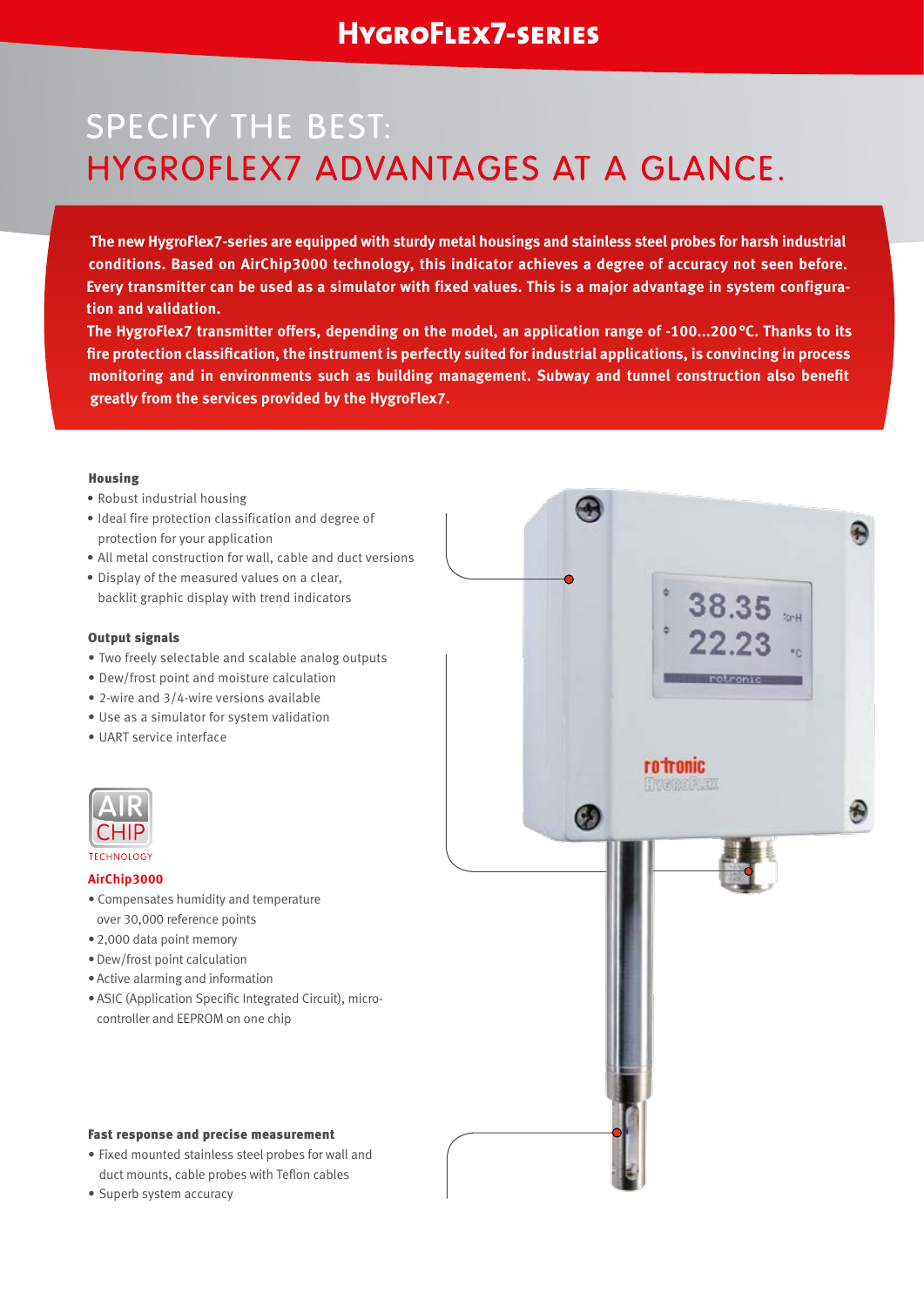## APPLICATIONS

The HygroFlex7 transmitters are ideal in harsh industrial environments. Whether in industrial applications, building management systems, underground railways, tunnelling etc. there is hardly a field today in which exact measurement of humidity, temperature and dew/frost point may be ignored. It is ultimately the measuring task at hand that defines the instrument that best meets your needs.

#### HF7 wall mount

Building management system, Undergroud railways and tunnelling



#### HF7 cable mount

Industrial processes in harsh environments, building management systems



#### HF7 duct mount

Industrial processes in harsh environments, air delivery and exhaust equipment



### OUTPUTS OF THE HYGROFLEX7-SERIES

The high flexibility of the HygroFlex7-series allows the user to freely select the output parameters and the scale of each output. All you need to do is enter the desired settings using HW4 software (0…1 V, 0…5 V, 0…10 V, 0…20 mA, 4…20 mA).

#### HF72-series



Schematic 2-wire type (current signal)

#### HF73-series





Schematic 3-wire type (current signal)

Schematic 3-wire type (voltage signal)